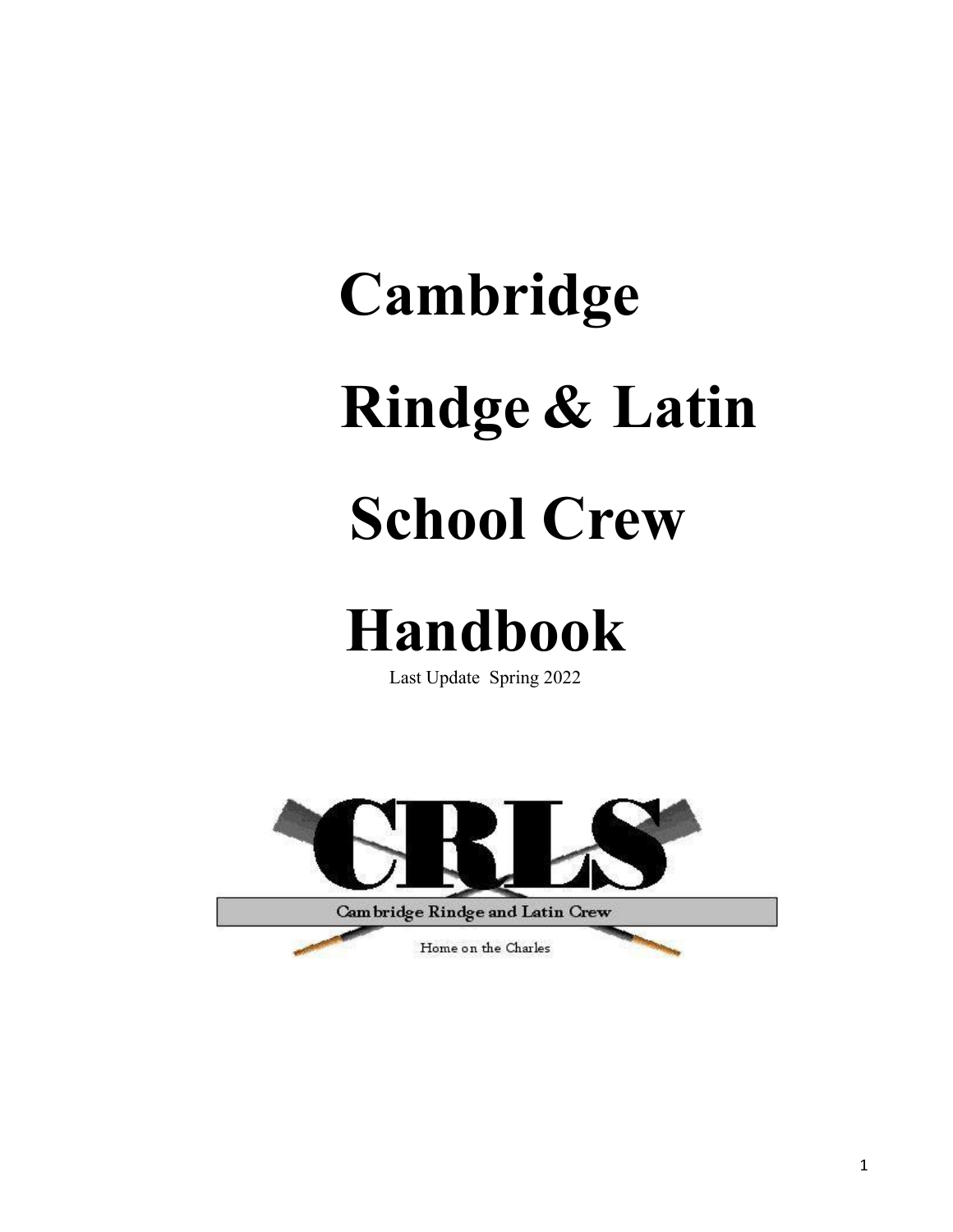| <b>Table of Contents</b>                                    | $\overline{2}$   |
|-------------------------------------------------------------|------------------|
| Welcome                                                     | 3                |
| <b>Contact Information</b>                                  | 3                |
| Program Goals                                               | 4                |
|                                                             | $\overline{4}$   |
| <b>Registration Requirements</b><br>Practice time/locations | 4                |
|                                                             |                  |
| FAQs about Learn to Row (Fall) and Crew (Spring)            | 5                |
| Fall Crew Specifics                                         | 6                |
| Winter Crew Specifics                                       | 6                |
| Spring Crew Specifics                                       | 6                |
| <b>Summer Crew Specifics</b>                                | 7                |
| How are Crews chosen?                                       | $\boldsymbol{7}$ |
| Practices                                                   | 7                |
| Priorities                                                  | 8                |
| <b>Spring Break</b>                                         | 8                |
| Regattas                                                    | 8                |
| Clothing                                                    | 8                |
| Fundraising                                                 | 8                |
| Family involvements                                         | 9                |
| Safety                                                      | 9                |
| <b>Rowing Basics:</b>                                       | $10 - 12$        |
| Vocab, Diagrams, Races, Seasons                             |                  |
| <b>CRLS Race Leagues</b>                                    | 13               |
| <b>MPSRA</b>                                                | 13               |
| <b>NEIRA</b>                                                | 14               |
| <b>ASCC</b>                                                 | 16               |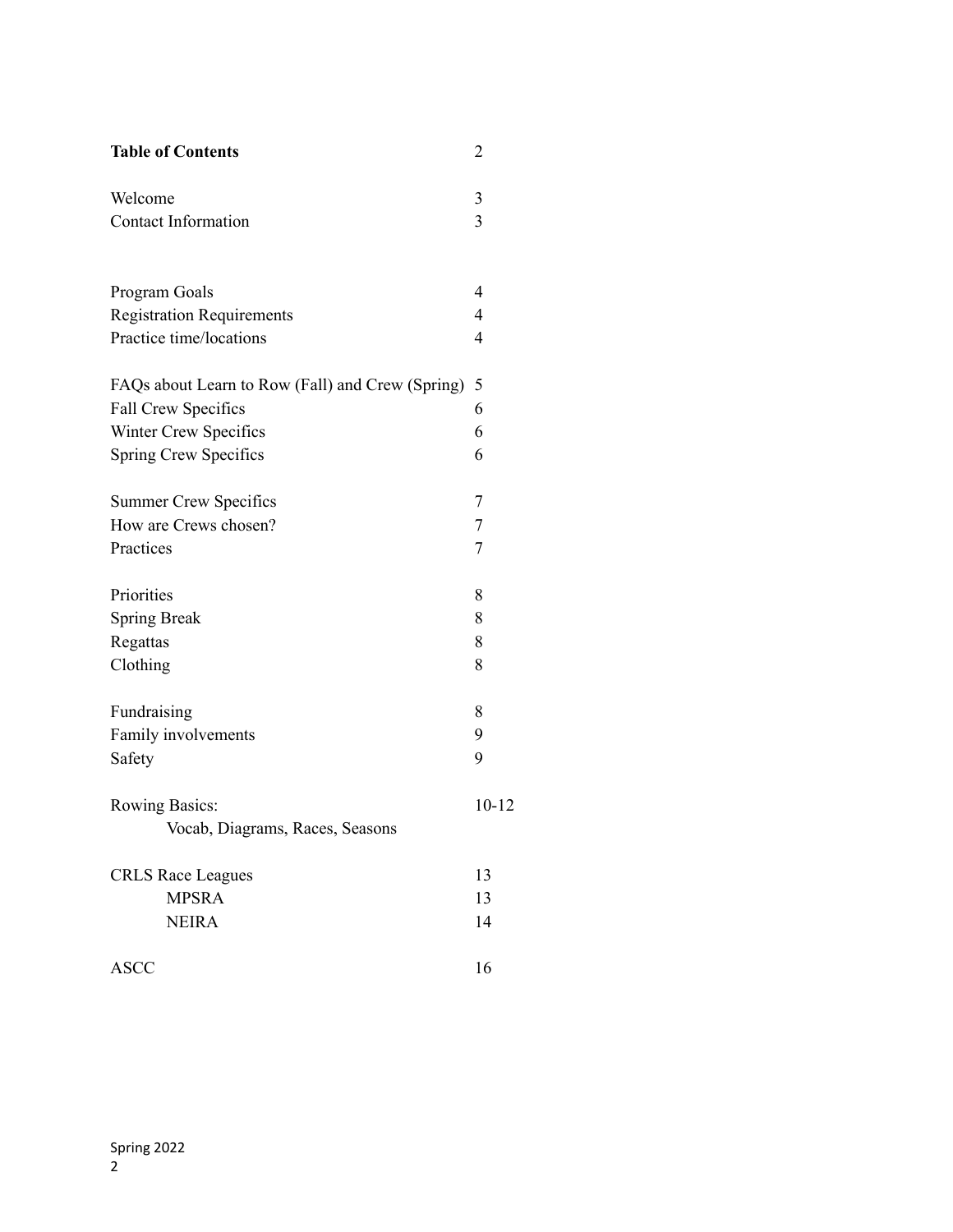Hello everyone,

The Association for the Support of Cambridge Crew (ASCC) and the CRLS Coaching Staff have prepared this handbook to keep everyone acquainted with the team's activities and policies, and provide a more informed view on your child's experience.

We also want to encourage your interest and enthusiasm as a parent to support the team's efforts. Parents are always needed to help during weekends in very practical ways: prepare and bring food, volunteer and cheer for the team at regattas. Throughout the year, you can also commit to helping organize and carry out fundraisers and special events.

The ASCC Board meets year round to assist coaches in making decisions about the direction and policies of the program, and also to coordinate the many Board functions, which include communication, fundraising, finance, clothing, equipment maintenance, general parent meetings and boathouse family events, and regatta hospitality.

Everyone is welcome to attend these meetings and to get involved in the Board and/or help out with Board functions. Do not hesitate to contact us at any time. The meetings take place at the Cambridge Boat Club, home of CRLS Crew.

Welcome to CRLS Crew!

#### **CONTACT INFORMATION**

CRLS Crew Address at Cambridge Boat Club: 2 Gerry's Landing, Cambridge, MA 02138 (intersection of Greenough Blvd. and Memorial Drive)

CRLS Crew Website: [crlsrowing.org;](http://www.geocities.com/crlsrowing) Facebook page: CRLS CREW CRLS Athletics Department Office: 617.349.6690 CRLS Athletics Department Website: <http://www.cpsd.us/crls/athletics/index.html>

#### **Recognition**

The Cambridge Boat Club hosts the CRLS Crew by providing an equipment storage bay and facilities for orientations, potlucks and the regular monthly meeting of the ASCC Board. For this support, the Crew and the Board give our thanks and appreciation.

We also thank the City of Cambridge, Cambridge Rindge and Latin School, and all of the parents and other friends of Cambridge Crew for the many ways they support the rowers and the program.

#### **Donations**

Tax deductible donations can be made by check to "FOCA/CRLS Crew" and mailed to: CRLS Crew P.O. Box 400116 Cambridge, MA 02140

**Note that this handbook may contain some inaccuracies, as we are constantly making changes to improve things!**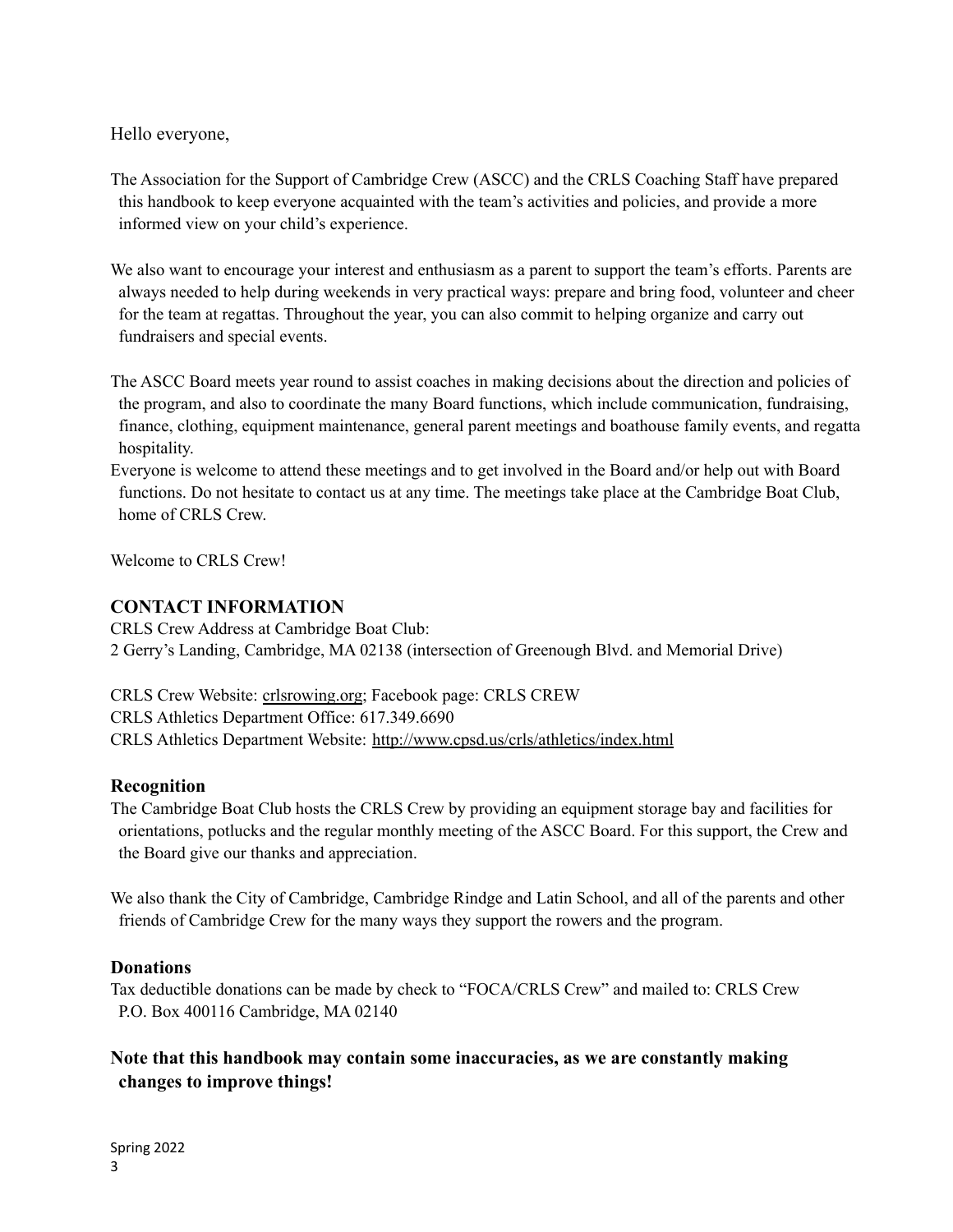# **PROGRAM GOALS**

- 1. The development of basic rowing skills, appropriate attitudes, values, and team concepts necessary for competition.
- 2. To allow as many students as possible to participate and share the experience and benefits derived from team membership.
- 3. To compete successfully.

#### **ELIGIBILITY PAPERWORK**

Necessary forms can be found on the school's athletic department website**.** These forms ARE DUE BEFORE A STUDENT CAN BEGIN PRACTICE. Additional information listed below needs to be submitted online to the athletic department  $\cos\theta$  cpsd.us.

By submitting these forms, both the student athlete and their parent/guardian indicate that they understand and agree to the policies and regulations of CRLS Athletics and the Crew, and understand the consequences of failure to comply with them.

#### **Required once each school year.**

- 1. An Athletics Physical stating "Cleared for Athletics".
- 2. A Swim Test 100 meter swim and 15 minute float. Offered by the team at the school at the start of each season. If you can't make this test then you'll need to take a test on your own. This is done only for the first season the athlete joins crew and doesn't need to be repeated.
- 3. CRLS Athletics Parental Permission Form. (It now includes the media release and medical screening part A).
- 4. Concussion Certificate (both the athlete AND a parent have to turn in certificates from the online course.) and Implicit Bias Certificate from [www.nfhslearn.com](http://track.spe.schoolmessenger.com/f/a/STWlWhsyANNgtAA-cdC7Iw~~/AAAAAQA~/RgRjb9MFP0QZaHR0cDovL3d3dy5uZmhzbGVhcm4uY29tL1cHc2Nob29sbUIKYYuFn45h-kg5UlIXMjVuaGFpbGVtZWxla290QGNwc2QudXNYBAAAAAE~)
- 5. US Rowing Liability Waiver (online at https://membership.usrowing.org/)

#### **Team Registration (online):**

<https://secure1.cpsd.us/athletics/>.

#### **Practice times and locations**

Practices are generally held Monday thru Friday after school from 3:30 to 5:30pm or 5:30-7:30. Varsity may practice on the weekends as well. Most practices will be at the Cambridge Boat Club but we also may meet at the Harvard football stadium, at the multipurpose room at CRLS or at Russell Field. See the current schedule on the website.

#### **First Week Schedule**

Students and their parents should become familiar with the CRLS Crew website and calendar. **[www.crlsrowing.org](http://www.crlsrowing.org/)** You should check these resources if you have questions about practice or events. You can also find contact information for the coaches and ASCC (parent board).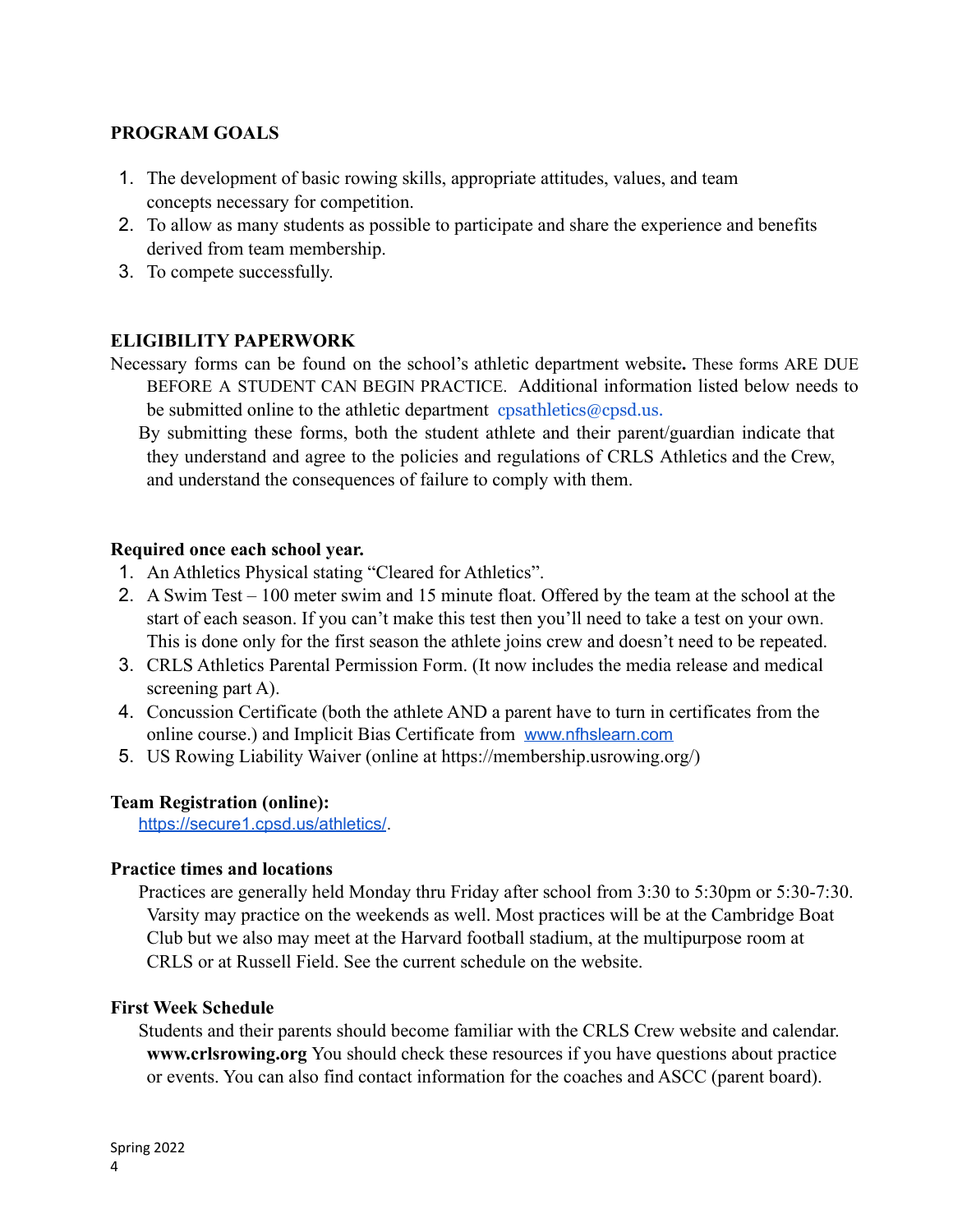# **Frequently asked questions about Learn to Row and Crew:**

**What's the difference between the fall and spring seasons?**

| Fall                               | <b>Spring</b>                                           |
|------------------------------------|---------------------------------------------------------|
| Season starts warm, finishes cold  | Season starts cold, finishes warm                       |
| Races are 20 minutes long          | Races are 6 minutes long                                |
| Races are time trials              | Races are side by side                                  |
| We race in the Head of the Charles | We race in the New England Interscholastic League       |
| Regatta (www.hocr.org)             | (www.neirarowing.org) and the MPSRA Spring Championship |
| And the MPSRA Fall Championship    |                                                         |

#### **What's the same between the fall and spring seasons?**

- Boats are set in both seasons by Ability, Attitude, and Attendance. We put the best in the first boat, the next best in the second boat, and so on. We generally row boats that hold five people (four rowers and a cox).
- We have Varsity and Novice (includes new rowers) squads.
- Races can take a couple of hours or all day and are usually on the weekends.
- We compete in the Mass. Public School League (www.mpsra.org)

#### **What's a practice like?**

Most people walk or ride their bike to the boathouse. Generally, you get there early, meet with your coach, go over the practice plan for the day, get your boat out of the building, put it into the water, and go rowing. On the water you'll do drills to improve technique and do "pieces" (timed intervals pulling hard) to improve fitness. When done, you clean the boat, put it away and go home. However, it's likely that practice will also include running, an exercise circuit, stretching, running Harvard's stadium, erging, etc.

#### **Do you row every day?**

The Varsity practice 5-6 days a week. The novices practice 4-6 days a week. Only lightning and thunder and high winds keep us off the water. On those days, we do workouts on land.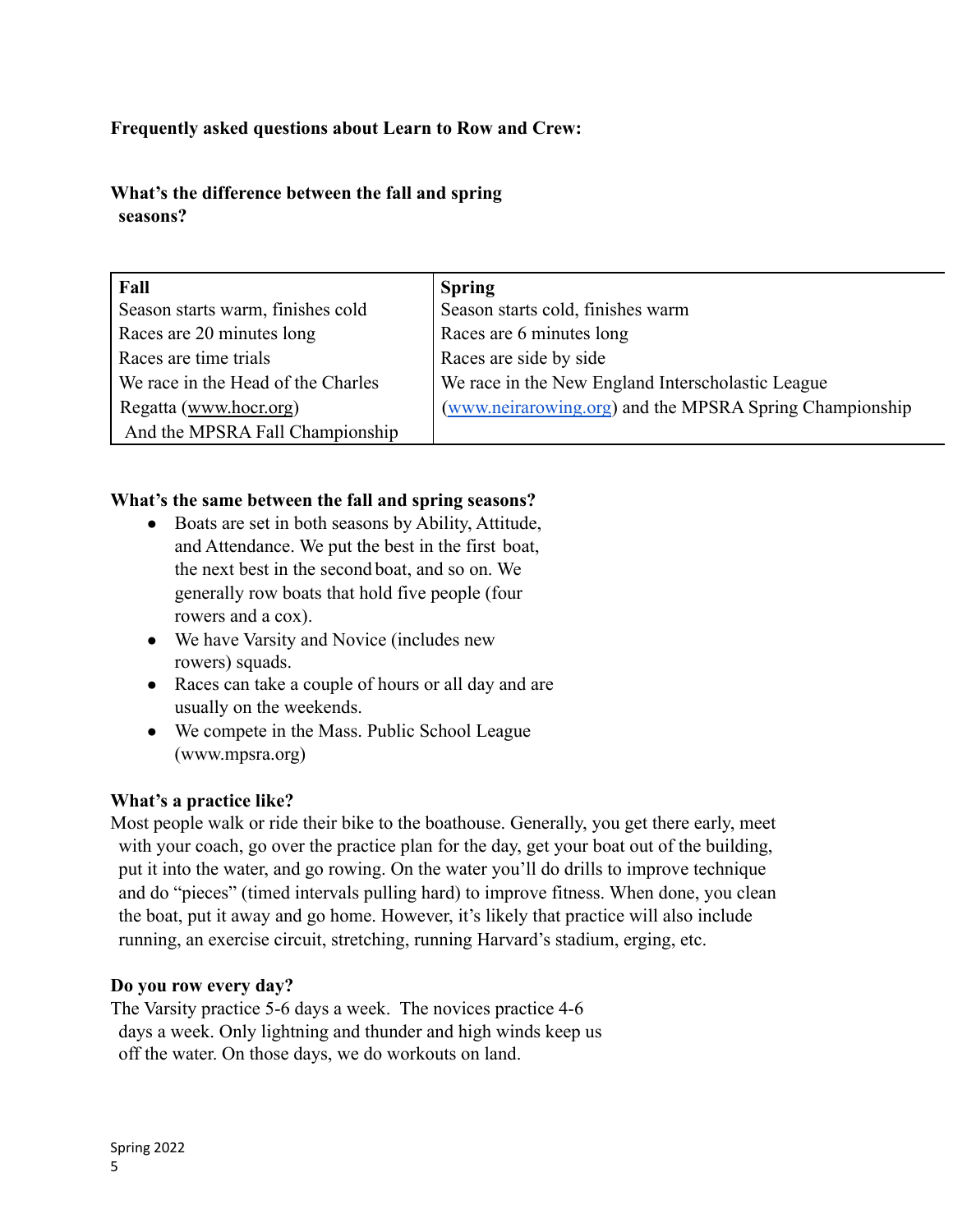#### **Does everyone row all the time?**

It depends. You row every day and race every time if you are in the top 16 rowers, otherwise you are on the land for practice. The novice squads generally have two boats that hold 8 rowers each, so if there are more than 16 rowers you may not row every day or race every time but can still get a workout on land.

#### **Does everyone race in every race?**

It depends. The coaches aim to get everyone into a race at least once each season. That means the athletes must attend enough practices to learn to work with their crew efficiently and safely. We do not always have enough on water boat seats for every athlete at a specific practice and may hotseat (switch athletes mid practice) or run a concurrent land practice. Land practices are an expected part of the training program to build fitness. On days of adverse weather (extreme cold, lightning, wind) the entire team will have practice on land.

#### **Do boys and girls row together?**

No. There is a separate boys and girls team but we're all part of the CRLS Crew.

#### **Can we do other things in addition to crew?**

Sure. But do so with the understanding that if you miss practice, you'll have missed some things and that will make it harder for a coach to put you into a boat when you come back.

#### **What if I can't swim?**

That's a big concern. We can put you in a life jacket if you can't swim. It'll be important for you to learn to swim as soon as possible because the PFD limits range of motion.

#### **FALL CREW: August November**

Returning rowers begin practicing the last week of August and are expected to be in shape when arriving. Returning rowers practice 5-6 times a week. CRLS usually competes with at least 1 men's boat and one women's boat in the Head of the Charles. The entire team is expected to compete at the Mass. Public School Rowing Assoc. race at the end of October. Depending upon the calendar, there may be 1-2 other opportunities to compete during this season..

For new rowers, we will cover the basics of the sport with an emphasis on technique instead of fitness. New rowers generally have 1-2 races during the fall season.

The end of the season pancake breakfast is held in November.

#### **WINTER CREW: December February**

Indoor Practice includes a variety of workouts on the rowing machines and weight lifting. This is not formally considered a CRLS sport, and the school is not paying the coaches for their work, so there is a fee for attendance at winter training. Any athlete for whom this fee would be a hardship should contact the coaches about getting a scholarship for winter training.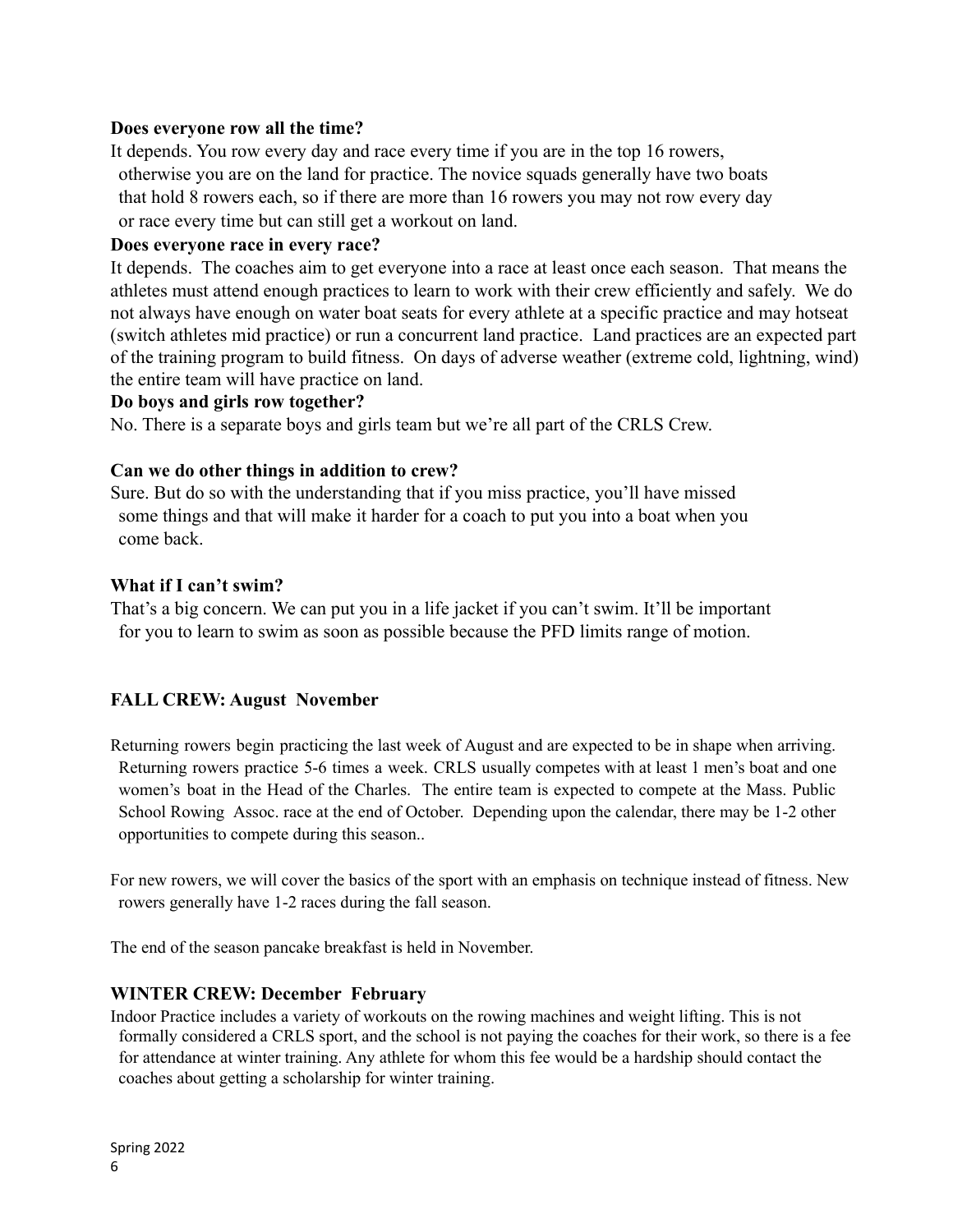#### **SPRING CREW: March -June**

Practice begins the third Monday of March for ALL levels and is held five or six days a week. Varsity racing begins the first weekend in April. Novice races begin the last weekend of April. The races finish the last weekend of May, unless a boat qualifies for nationals and the coaches and board decide to send that boat to the national competition (a considerable expense that requires a lot of fundraising effort). There is an expectation that varsity athletes will be able to attend at least some of the practices held during spring break since this is in the middle of our racing season. There may be optional practices for the novices..

The end of season barbecue is held in the beginning of June.

#### **SUMMER CREW: June July**

There are several local options for summer rowing. CBC has youth sculling programs. There are other local programs. All have a fee. Talk with your coach for suggestions.

#### **HOW ARE CRLS CREWS CHOSEN?**

Crews are chosen based on ability, attendance and attitude, with consideration to the league event we are competing in. (See CRLS Racing Leagues).

#### **PRACTICE**

#### **Practice Requirements**

Rowing requires discipline, focus and teamwork. Any absence has a direct effect on the boat the rower is in, but may also affect other boats.. In other words, there should be an athlete in every seat of every boat for the practice to be most effective. If a team member cannot attend, it is their responsibility to let the coach know as soon as possible so plans can be adjusted. Department policy is if a student is unable to attend classes on a particular day, they are ALSO unable to attend practice.

#### **Please be aware that even excused absences may jeopardize the position of the student in a boat.**

#### **Practices are almost never canceled.**

Any changes to weekday practices will be posted outside of the Health, Physical Education, and Athletics office, in the basement of the War Memorial, and announced during the afternoon announcements. It is the rower's responsibility to be aware of these changes. Parents and rowers will be notified of other changes via text and email. It is their responsibility to ensure their contact information is current. You can also check the CRLS Crew website and calendar [crlsrowing.org](http://calendar.mail.yahoo.com/crlsrowing) for updated information.

#### **Backpacks**

Please be aware that boathouses are common targets for theft and items have been taken from CRLS students. Backpacks are to be kept inside the gates at the CBC while at practice. The gates will be locked when no one is at the boat house and everyone is on the water. Do not bring valuables to the boat house.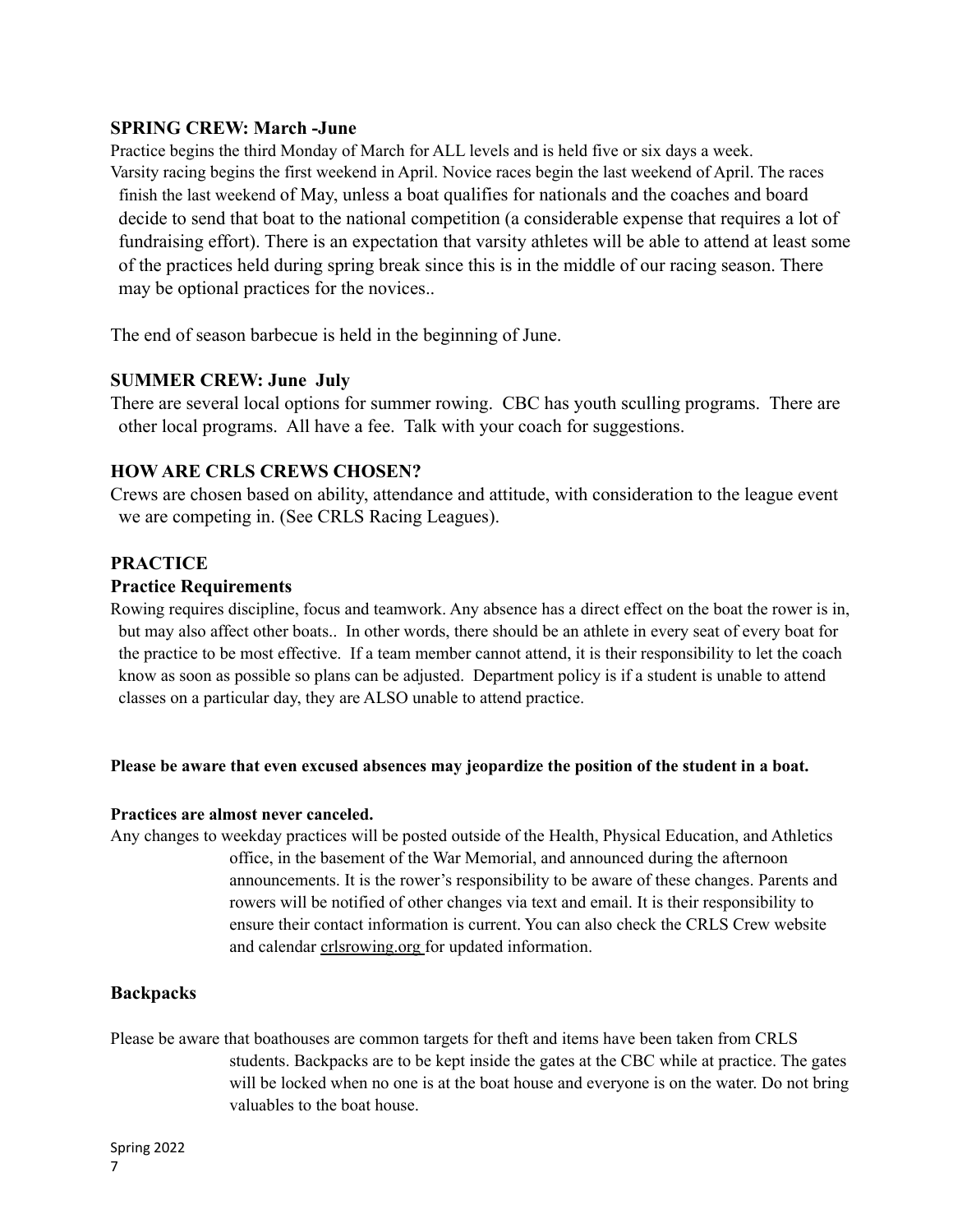**PRIORITIES** The athlete must communicate to the coach ASAP if you need to miss practice or a race for one of these other priorities. The more warning, the better.

- First: Your health and Family however, your cousin's birthday party does not count.
- Second: School Studies (not clubs, service projects, etc.)
- Third: Crew
- Then: Everything Else

#### **SPRING BREAK**

We generally practice twice a day during spring break.

# **REGATTAS**

#### **A note about Regattas**

In the course of a week, few sports practice  $(12 - 18)$  hours) and travel  $(6 - 12)$  hours) for such minimal time in actual competition (6 - 20minutes). Because of this, coaches make every effort to run every race at a regatta. And while they do everything they can to start and end on time, ours is an outdoor sport and subject to the weather. Unfortunately this means regattas can start late and/or go past their scheduled finishing time.

> Therefore, it is strongly recommended that you **NOT** schedule activities right after a regatta is supposed to end. Team members are required to help derig boats and load the trailer and to return with the team to the boathouse after a regatta is finished to unload the boat trailer and put the equipment back into the boathouse. It is unfair to the other members of the team for individuals to not help with the unloading. School policy requires parents to submit paperwork 48 hours AHEAD of the event if students will NOT be traveling with the team.

#### **Clothing**

Rowers and Coxswains should come to practice appropriately dressed, which means running shoes and weather appropriate clothing. If it is cold, they need layered clothing and a hat. If it is wet, they need rain gear. Other items: boots and gloves are the responsibility of each coxswain.

To compete, each student must wear the CRLS Crew uniform. Additional clothing items such as the long sleeve warmup, jacket, hat, etc. are recommended but not required.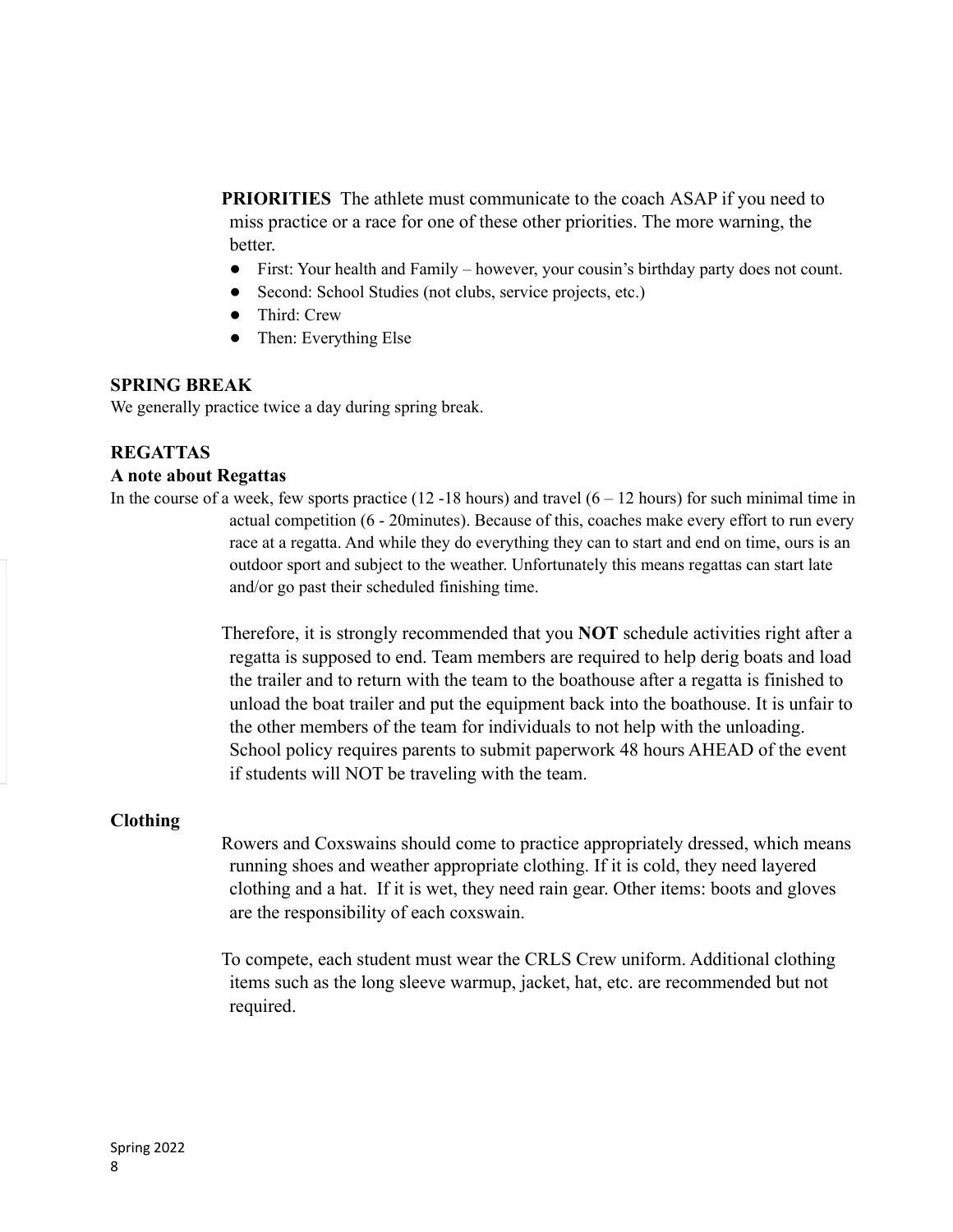#### **Fundraising**

FALL: FOCA Serva-Thon, Head of the Charles volunteering, and Pancake Breakfast.

#### SPRING: City Run and Spring Community Appeal

Students new to the program are asked to raise a minimum of \$75. Returning students are asked to raise \$200 per season. Exemptions should be directed to the ASCC Board, and **NOT** to the coaches. Contact an ASCC Board member if you need to talk about an extension or exception.

#### **Parent / Family Requirements**

Rowing is an expensive and logistically difficult sport to manage. Because of this, each student athlete and their family agrees to assume responsibilities as requirements for the student athlete's participation. *Each family agrees to make time for and help with the various team events*.

#### **PARENT INVOLVEMENT**

Family and friends are strongly encouraged to attend regattas and events. Food and support are always needed and regattas often resemble large lakeside barbecue in the middle of an athletic competition.

Expect to be contacted by the ASCC Board on a weekly basis by email regarding food and help requests. Regattas are many times full day events, and we have many hungry teenage athletes to feed. Barbecue, soups, sandwiches, power bars, bagels, vegetables and fruit are the main food items during the day. We also provide them with hot drinks when the weather requires something hot to warm the body. Brownies, cookies and sweets are generally left for after the races.

You will be contacted by the ASCC in relation to food contributions needed for each race. *A school bus will be used to transport students to away events*.

# **SAFETY**

#### **School Insurance/Injuries**

**Any athlete referred by the coaching staff to seek medical advice or attention must be cleared in writing by a CRLS trainer before being allowed to return to practice.**

Please be aware that if the student is required to use any medication, for any reason, you must provide that information on the Medical Screening Form, and in certain cases, you must also bring that medication to every practice . (notably asthma inhalers and anaphylactic epipens). **These items must be brought in the boat each practice by the athlete** (not handed to a coach or coxswain).

#### **DISCIPLINE**

**As representatives of your family, this team, and the school, CRLS Crew members are expected to use common sense and good will in their decisions and actions. They must learn the rules of this program and have the best intentions in not putting themselves in a position to be disciplined.**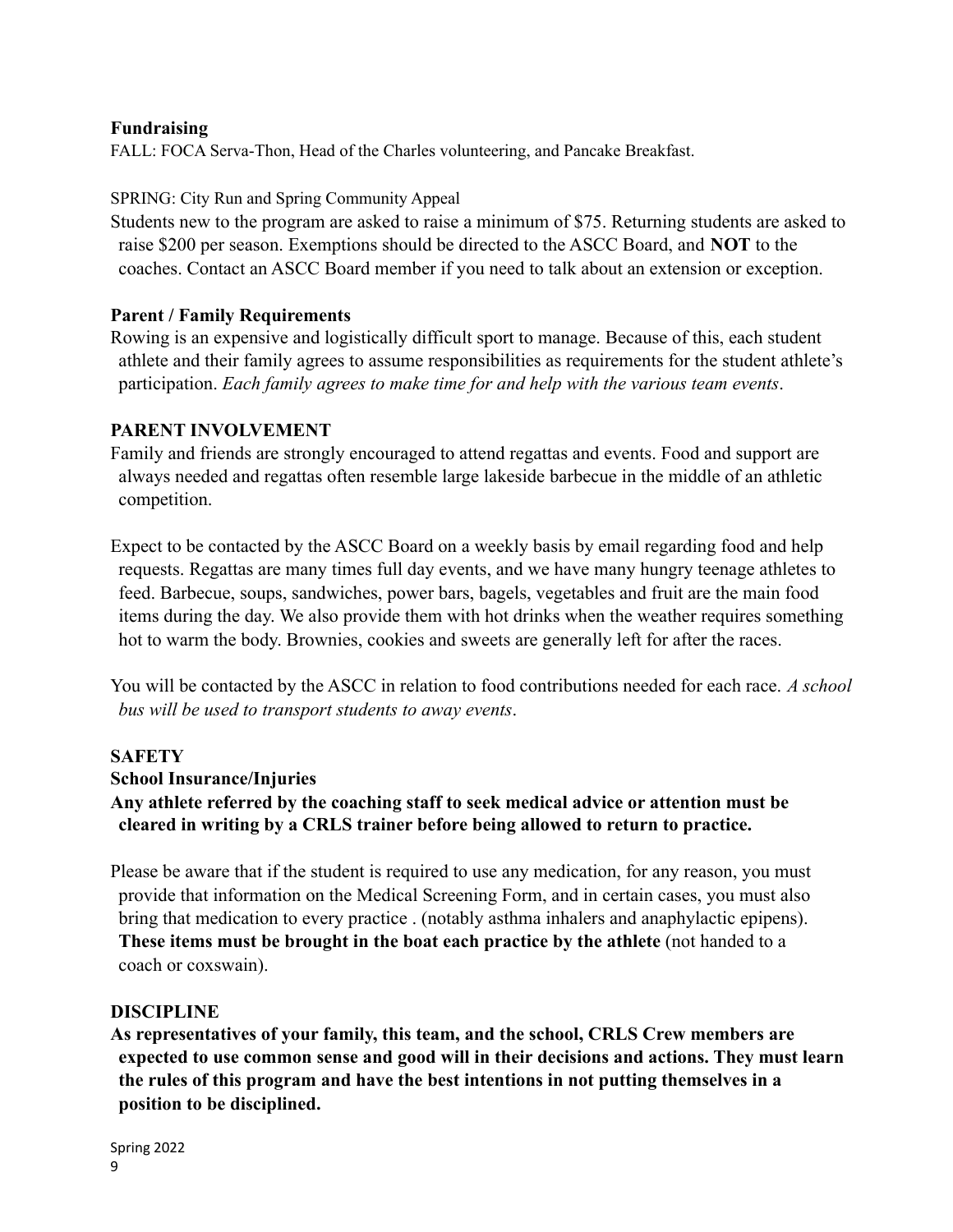#### **ROWING: THE BASICS**

The information of this section is drawn mainly from the US Rowing Association website: <http://www.usrowing.org/parents/index.aspx>



#### **The Rowing Motion**

The whole body is involved in moving the shell through the water. Although rowing looks like an upperbody sport, the legs are the dominant force and provide most of the power. There are four parts to the rowing stroke: catch, drive, release and recovery.

The catch is the moment the blade enters the water, the drive is the power phase of the stroke (when the blade is in the water and the boat is at its most stable position). The moment the blade exits the water is the release, when the power phase ends. The recovery is the time that the blade is out of the water and traveling to the catch position and the rower must use her oar to balance the boat.

"Catching a crab" is when the blade cannot be released from the water at the release because it is not perpendicular to the water. A suctionlike effect is caused, not allowing the blade to pop out of the water. A minor crab can cause the rower to have to stop to clear her oar, a major crab will require the whole boat to stop.

The stroke rate is how many strokes per minute the crew is rowing, and the swing is the overall rhythm of the entire crew. The run refers to the movement of the boat through the water. A fast, smooth looking boat has run or good spacing.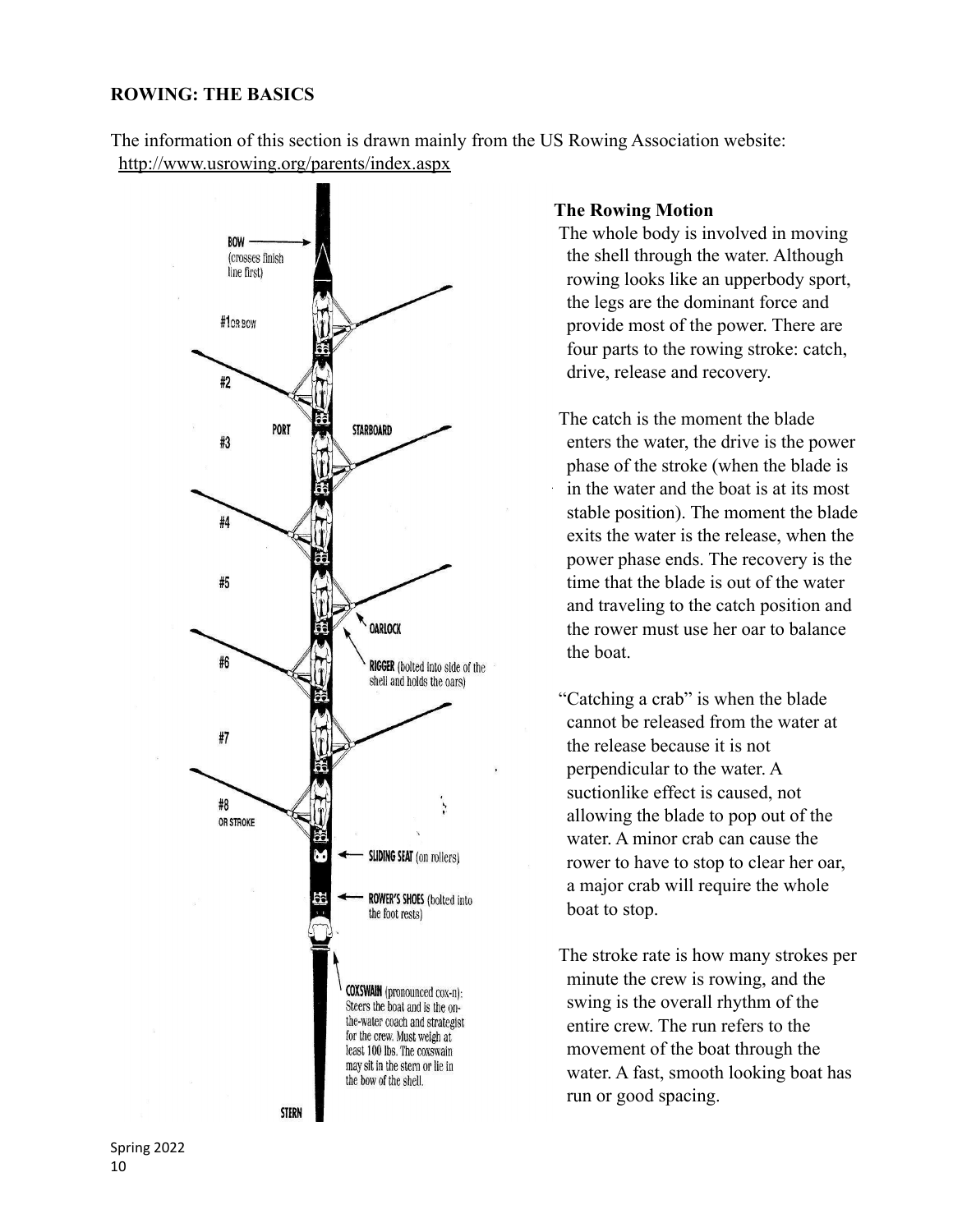# **Sweeping vs. Sculling**

Athletes with two oars are scullers. Athletes with only one oar are sweep rowers. CRLS Crew mainly uses sweep boats. Our boats carry a coxswain to steer and be the onthewater coach. We race in fours with a coxswain and eights with a coxswain. Athletes are identified by their seat in the boat. The athlete in bow is seat No. 1, that's the person who crosses the finish line first. The person in front of the bow is No. 2, then 3, 4, 5, 6, 7 and 8, a.k.a. the stroke. The stroke sets the rhythm and number of strokes per minute the rest of the crew must follow.

#### **Oars**

Oars move the boat through the water and act as balancers. Sweep oars are 12'6" long, approximately two feet longer than sculling oars. The blades, the large area at the end of the shaft of the oar, is the only portion of the oar that enters the water and shows the school colors. Although oars with standard shaped blades are still used, oars with hatchet blades are the most popular because of their larger surface area.

#### **Boats**

Boats or shells, are light and appear fragile but are crafted to be strong and stiff in the water. The longest boat, the eight, is 58 feet long, a single scull is 25 feet. CRLS mainly competes in Fours and Eights.

The oars are attached to the boat with riggers, which allow for the levering action of rowing. Generally, sweep rowers sit in configurations that have the oars alternating from side to side along the boat.

The side of the boat to the right of the rower is the port, the side of the boat to the left of the rower is the starboard. Rowers are generally assigned to one or the other side, and are therefore a port or a starboard. The rowers' seats are sliding seats, they move on rollers. Seats also have rowers' shoes that are bolted into the foot rests.

# **Team Members:**

# **Coxswains**

The brain behind the brawn. Good coxswains are driven, smart, quick thinkers, articulate, competitive leaders with a lot of common sense. In addition to steering the shell, the coxswain executes the practice and race plan and works to ensure the safety of the crew and equipment. Their ability to execute a practice enables the coach to focus the attention on the technical improvement of the rowers.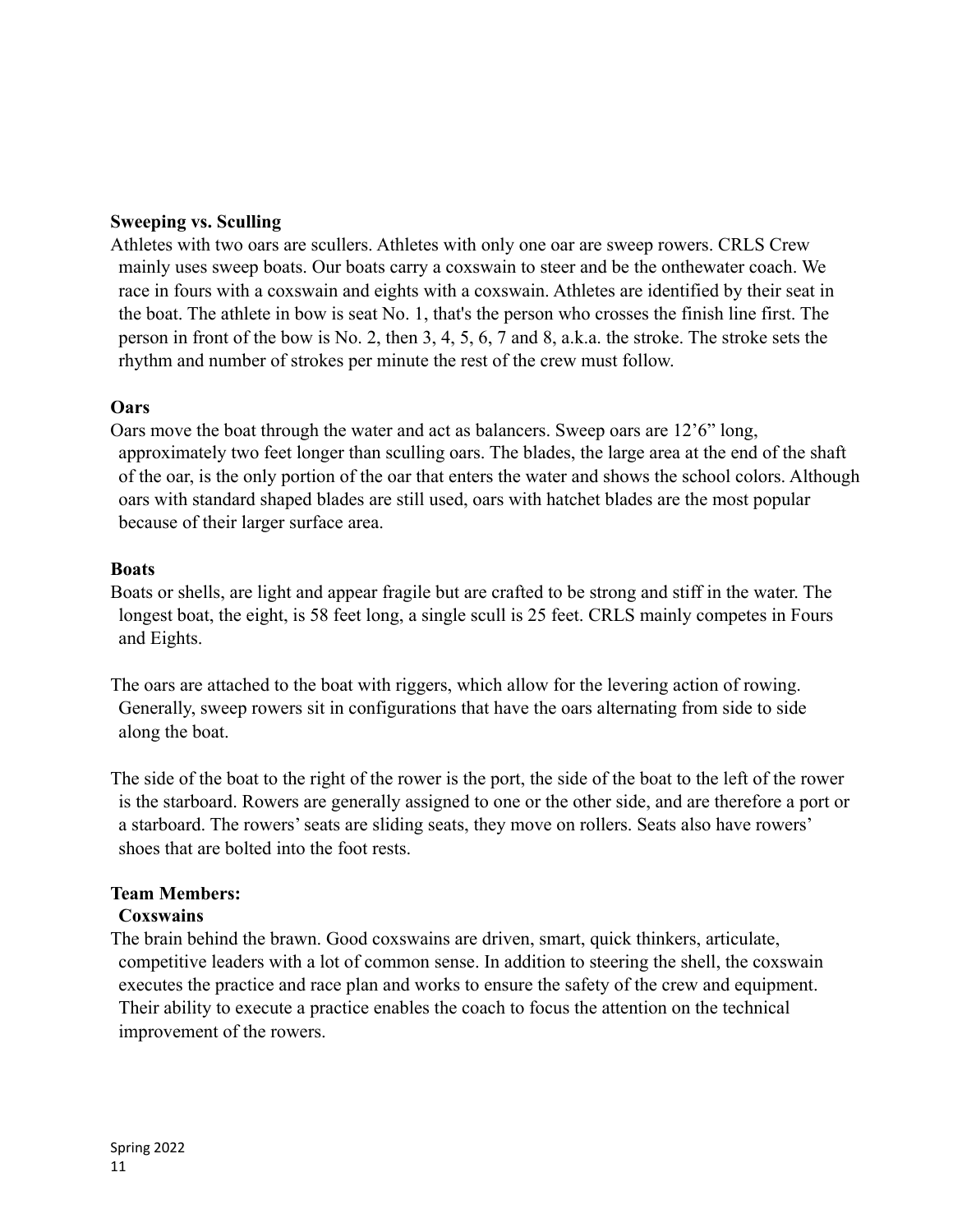#### **Rowers :**

The horsepower. Good rowers are motivated, powerful, fit, smart and competitive. They have a desire for personal improvement while understanding and accepting the impact their actions have on the crew as a whole. Increased fitness and technical improvement are their primary objectives. Rowers should come into each season in shape and ready to work hard from day one. They should come to practice and events fed, well rested and healthy.

# **RACES SPRINT RACES: Similar to track or swimming.**

The start happens from a dead stop. All the boats in an event are aligned side by side.

The rowers are poised at the catch, ready to take the first stroke. There is an initial burst of effort, usually at a high stroke rating and maximum effort, to get the boat up to speed. After these starting strokes the coxswain will call for their crew to 'settle' into the race at a lower rate and about 95% effort.

To respond to an opposing crew, or focus on technical goals or a problem, the coxswain will call for a 'ten' – when a crew focuses on one element of the race (it could be power or technique) for 10 consecutive strokes. In the last several hundred meters of the race, the coxswain calls the stroke rating and effort back up, and the crew 'sprints' for the finish line. First bow ball across the finish is the winner.

#### **HEAD RACES: A time trial.**

All the crews in one event are assembled above the starting line. At 15 second intervals they cross the starting line and begin racing against the clock. Because of the length, the stroke rates are generally a few beats lower than sprint races but the target effort is still 95%. 'Tens' are called as needed.

Crews are allowed to pass if overtaking a slower boat, but they must yield the better line if a faster crew is going to catch them.

Results are based on a crew's elapsed time over the course.

#### **RACE SEASONS**

**Spring – Traditional College and High School Season**. High School and College races and championships are held separately. The traditional distance for high school is 1500 meters. Regattas organized by the United States Rowing Association are 2000 meters which is the international distance for Juniors. College races are 2000 meters.

**Summer – Club and International Racing**. U.S. and International Championships are held during the summer. Club and International races are 2000 meters.

**Fall – Head Season**. High School, College, Club and International crews compete in separate events at the same regatta. Distances vary from 2 to 3  $\frac{1}{2}$  miles. Depends on the available water and whim of the organizing club. The Head of the Charles Regatta is the most prestigious and is 3 miles.

**Winter – Erg Season**. Indoor events are similar to Fall regattas with different events at the same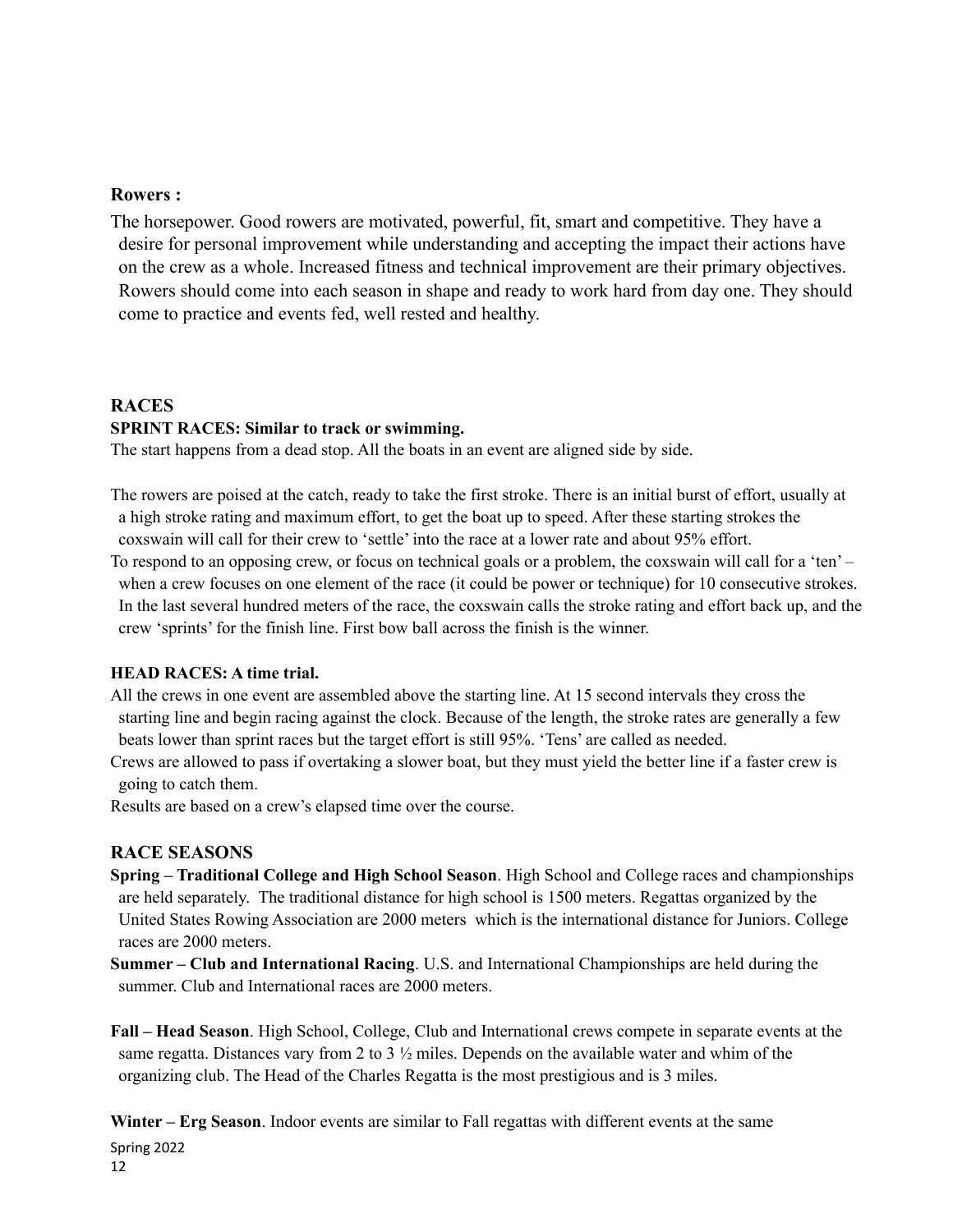competition. Indoor races are also 2000 meters.

#### **RACE CLASSIFICATIONS / EVENTS**

**Sweep** (each rower has one oar and  $+$  denotes with a coxswain or - without a coxswain)

- 2- Straight Pair
- 2+ Pair with a coxswain
- 4- Straight Four
- 4+ Four with a coxswain

8+Eight (always has a coxswain)

**Sculling** (each rower has 2 oars)

- 1x Single
- 2x Double
- 4x Quad (may have cox)

#### **CRLS RACING LEAGUES**

CRLS Crew participates in two racing leagues: the Massachusetts Public Schools Rowing Association (MPSRA) and the New England Interscholastic Rowing Association (NEIRA). Both leagues require parent volunteers to help run their respective regattas. The ASCC will contact you regarding helping at these.

#### **MPSRA** [www.mpsra.org](http://www.mpsra.org/)

The MPSRA is open to any public school in the State of Massachusetts. They organize a Fall and a Spring championship. Crews must compete against at least 3 other MPSRA programs during the regular spring season to be eligible to enter the championship regatta.

In the MPSRA, rowers are separated by skill level –

Novice – a freshman, or anyone in their first year of rowing. Varsity all others.

Novice rowers can participate in Varsity events but Varsity athletes cannot race in a novice crew.

Programs are required to race from the  $1<sup>st</sup>$  boat level down. Exceptions are made for first year programs. Students can row in one sweep event and one sculling event.

The MPSRA has the following events at its championships. Boys and Girls  $1<sup>st</sup>$ ,  $2<sup>nd</sup>$  and  $3<sup>rd</sup>$  Varsity 8; Boys and Girls  $1<sup>st</sup>$ ,  $2<sup>nd</sup>$  Novice 8 Boys and Girls  $1<sup>st</sup>$ ,  $2<sup>nd</sup>$  and  $3<sup>rd</sup>$  Varsity  $4+$ ; Boys and Girls  $1<sup>st</sup>$  Novice  $4+$ Boys and Girls 1x, 2x and 4x

#### Teams currently in MPSRA League:

Arlington-Belmont Crew, Boston Latin School, Bromfield-Acton-Boxborough Rowing, Brookline High School, Cambridge Rindge & Latin School, Duxbury Bay Maritime School, Haverhill High School, Hingham High School, Lowell High School, Malden High School, Medford High School, Methuen, Milton High School, Mystic Valley Regional Charter School, Row Boston, Shrewsbury High School, Somerville-Everett,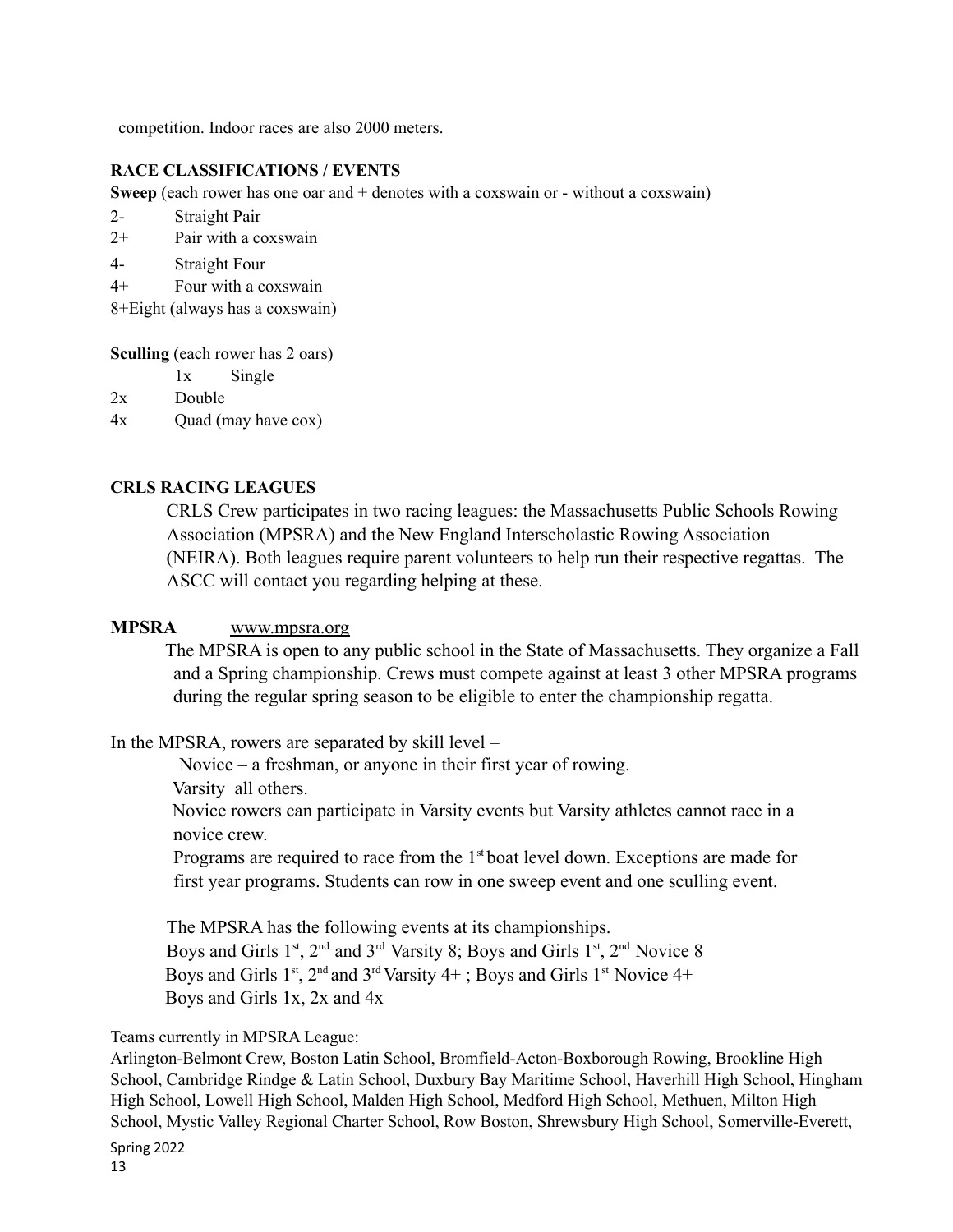Wayland-Weston Crew, Worcester Public Schools

#### **NEIRA [www.neirarowing.org](http://www.neirarowing.org/)**

Open to public and private schools in New England (CT, MA, RI, ME, NH), crews must compete against at least 3 other NEIRA programs during the regular spring season. Based upon results from these races, the top eighteen  $1<sup>st</sup>$  boats, and the top twelve  $2<sup>nd</sup>$ ,  $3<sup>rd</sup>$  and  $4<sup>th</sup>$ boats respectively, qualify to for the Championships. At the start of the season, a school declares which type of boats it will try to qualify in. CRLS is a ´Fours´ program.

In the NEIRA, there are no skill separations. The best rowers (regardless of grade or years on the team) go into the  $1<sup>st</sup>$  level boat, the second best into the  $2<sup>nd</sup>$  boat, and so on until a program runs out of athletes. Students are allowed to compete in one event only.

The NEIRA only holds a Spring championship. Crews finishing first or second in a 1<sup>st</sup> level event are invited to compete at the US Rowing National Youth Championships.

NEIRA Events: Boys and Girls  $1<sup>st</sup>$ ,  $2<sup>nd</sup>$  and  $3<sup>rd</sup>$  Eights Boys and Girls  $1<sup>st</sup>$ ,  $2<sup>nd</sup>$ ,  $3<sup>rd</sup>$  and  $4<sup>th</sup>$  Fours Boys and Girls 1x

#### **NEIRA Membership**

| <b>Fours Schools</b>           |                              |
|--------------------------------|------------------------------|
| Bancroft School                | Worcester, MA                |
| Belmont Hill School            | Belmont, MA<br>(Boys only)   |
| Berkshire School               | Sheffield, MA                |
| Brooks School                  | N. Andover.                  |
| MA Buckingham Browne & Nichols |                              |
|                                | Cambridge,                   |
| MA Cambridge Rindge & Latin    |                              |
| Cambridge, MA Brewster Academy |                              |
|                                | Wolfeboro.                   |
| NH Deerfield Academy           | Deerfield, MA                |
| The Derryfield School          | Manchester, NH               |
| Dexter School                  | Brookline, MA<br>(Boys only) |
| E.O. Smith School              | Storrs, CT                   |
| Groton School                  | Groton, MA                   |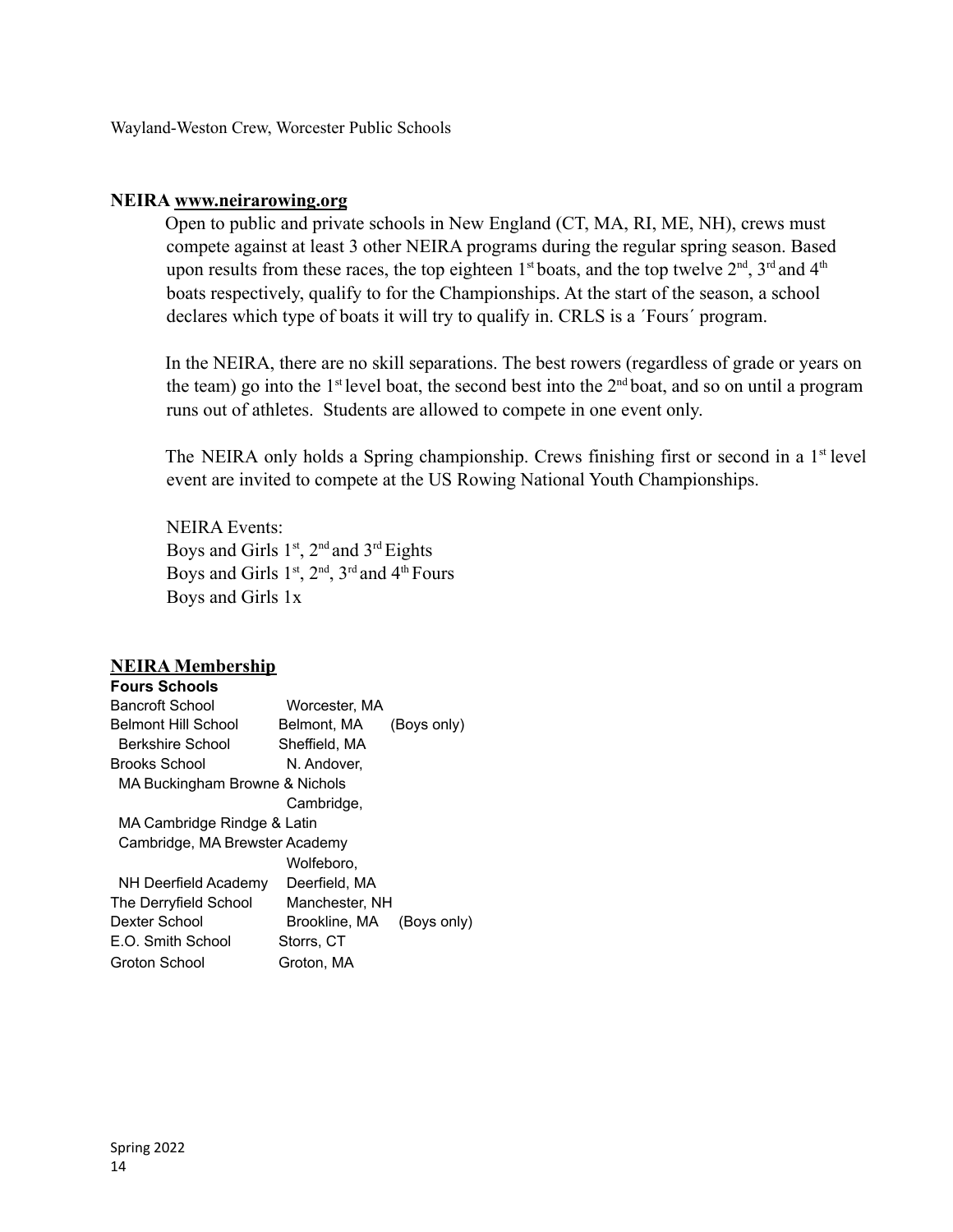| The Gunnery                                             | Washington, CT Lincoln              |  |  |  |
|---------------------------------------------------------|-------------------------------------|--|--|--|
| School Providence, RI (Girls only) Lyme, Old Lyme High  |                                     |  |  |  |
| School                                                  | Old Lyme, CT Middlesex              |  |  |  |
| School                                                  | Concord, MA                         |  |  |  |
| Miss Porter's School                                    | Farmington, CT (Girls only) Noble & |  |  |  |
| Greenough School                                        | Dedham. MA Pomfret School           |  |  |  |
| Pomfret. CT                                             |                                     |  |  |  |
| South Kent School South Kent, CT (Boys only) Southfield |                                     |  |  |  |
| School                                                  | Brookline, MA (Girls only) St.      |  |  |  |
| Mark's School                                           | Southborough, MA                    |  |  |  |
| <b>Taft School</b>                                      | Watertown, CT                       |  |  |  |
| Thayer Academy                                          | Braintree, MA                       |  |  |  |
| Valley Regional High School                             | Deep River, CT Winsor               |  |  |  |
| School Boston, MA                                       | (Girls only) Worcester Academy      |  |  |  |
| Worcester, MA                                           |                                     |  |  |  |

# **Eights Schools**

| Boston, MA (Girls only)                               |                                                                                                                                                                                                                                                                                                                                                                                                                    |  |
|-------------------------------------------------------|--------------------------------------------------------------------------------------------------------------------------------------------------------------------------------------------------------------------------------------------------------------------------------------------------------------------------------------------------------------------------------------------------------------------|--|
| Brookline, MA Brunswick                               |                                                                                                                                                                                                                                                                                                                                                                                                                    |  |
| Greenwich, CT (Boys only) Concord                     |                                                                                                                                                                                                                                                                                                                                                                                                                    |  |
| Concord, NH Convent of                                |                                                                                                                                                                                                                                                                                                                                                                                                                    |  |
|                                                       |                                                                                                                                                                                                                                                                                                                                                                                                                    |  |
|                                                       |                                                                                                                                                                                                                                                                                                                                                                                                                    |  |
| Farmington High School Farmington, CT                 |                                                                                                                                                                                                                                                                                                                                                                                                                    |  |
|                                                       |                                                                                                                                                                                                                                                                                                                                                                                                                    |  |
| Greenwich High School Greenwich, CT                   |                                                                                                                                                                                                                                                                                                                                                                                                                    |  |
|                                                       |                                                                                                                                                                                                                                                                                                                                                                                                                    |  |
| Hingham High School Hingham, MA                       |                                                                                                                                                                                                                                                                                                                                                                                                                    |  |
|                                                       |                                                                                                                                                                                                                                                                                                                                                                                                                    |  |
|                                                       |                                                                                                                                                                                                                                                                                                                                                                                                                    |  |
|                                                       |                                                                                                                                                                                                                                                                                                                                                                                                                    |  |
|                                                       |                                                                                                                                                                                                                                                                                                                                                                                                                    |  |
| Salisbury School                                      |                                                                                                                                                                                                                                                                                                                                                                                                                    |  |
|                                                       |                                                                                                                                                                                                                                                                                                                                                                                                                    |  |
| Simsbury High School Simsbury, CT                     |                                                                                                                                                                                                                                                                                                                                                                                                                    |  |
| St. John's High School Shrewsbury, MA (Boys only) St. |                                                                                                                                                                                                                                                                                                                                                                                                                    |  |
| Riverside, RI (Girls only)                            |                                                                                                                                                                                                                                                                                                                                                                                                                    |  |
| Concord, NH                                           |                                                                                                                                                                                                                                                                                                                                                                                                                    |  |
|                                                       |                                                                                                                                                                                                                                                                                                                                                                                                                    |  |
| Marion, MA                                            |                                                                                                                                                                                                                                                                                                                                                                                                                    |  |
| Worcester Public Schools                              | Worcester, MA                                                                                                                                                                                                                                                                                                                                                                                                      |  |
| (honorary provisional membership)                     |                                                                                                                                                                                                                                                                                                                                                                                                                    |  |
|                                                       | Sacred Heart Greenwich, CT (Girls only) East Lyme High<br>Greenwich Academy Greenwich, CT (Girls only)<br>Hanover, NH<br>Kent, CT<br>Middletown High School Middletown, CT Northfield Mount<br>Hermon School Northfield, MA Phillips Academy<br>Andover, MA Phillips Exeter Academy Exeter, NH<br>Salisbury, CT (Boys only)<br>Shrewsbury High School Shrewsbury, MA<br>Stonington High School Pawcatuck, CT Tabor |  |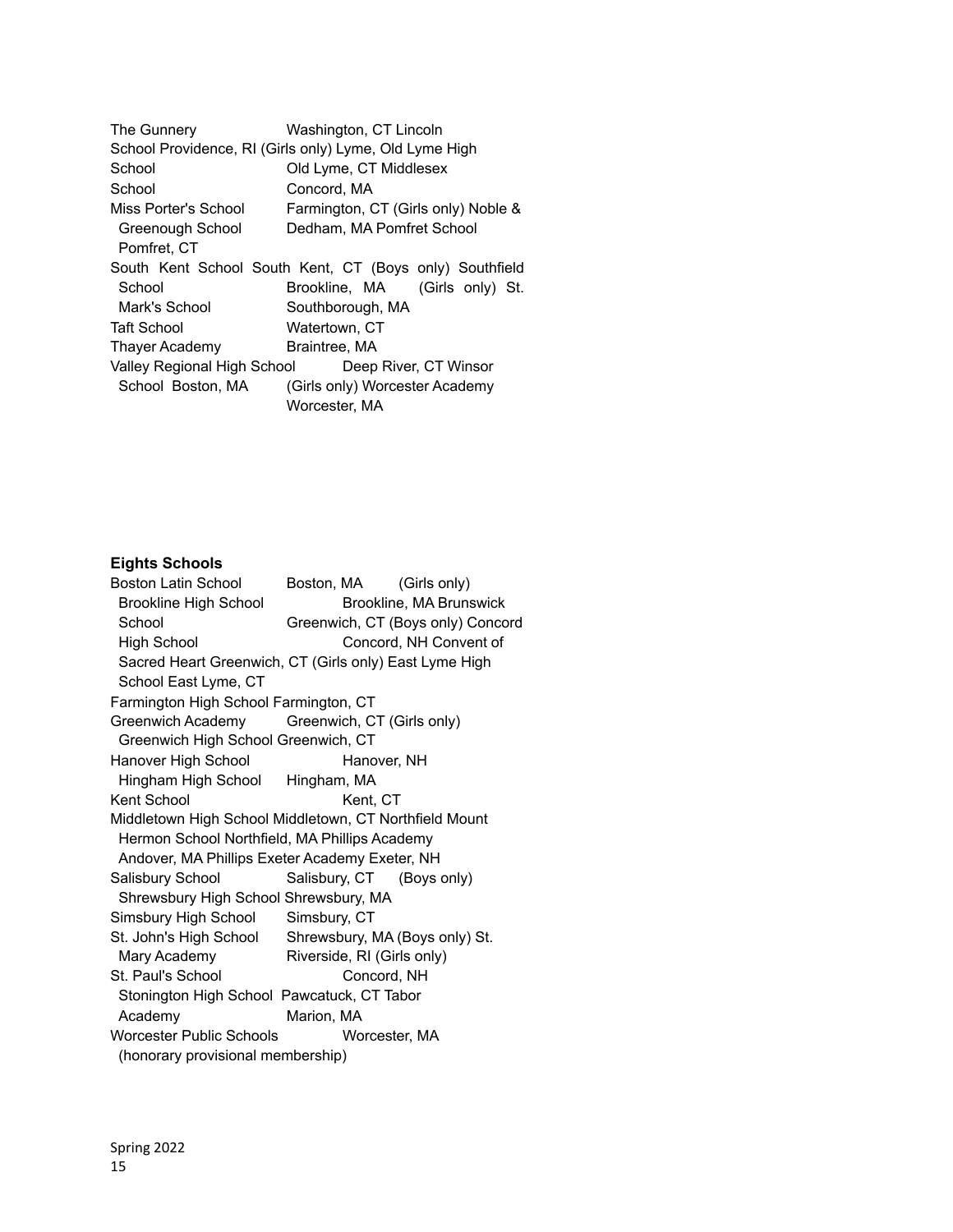# **ASSOCIATION FOR THE SUPPORT OF CAMBRIDGE CREW (ASCC)**

**Board Meetings:** Announced.

#### **Statement of Purpose:**

The Association for the Support of Cambridge Crew (ASCC) is organized and exists for the purpose of building and maintaining a girls and boys crew program at Cambridge Rindge and Latin School (CRLS). ASCC will be operated solely for charitable and educational purposes and will at all times work in concert with Friends of Cambridge Athletics (FOCA), in a manner consistent with the goals of that organization. ASCC will encourage and promote sportsmanship, team participation, individual responsibility, respect for others and the development of sound rowing skills. ASCC will also facilitate communication between its Membership and the Crew Coaches and assist the coaches in carrying out their duties. ASCC is not organized for pecuniary gain and none of its officers and Directors shall be paid for their services. However, it is specifically desired and authorized that ASCC will solicit and receive, through FOCA, contributions, grants and gifts of money, services, property and other items of value for use in promoting and furthering ASCC's purposes.

(ASCC ByLaws, ratified April 5, 2001)

#### **ASCC Functions**: **Communications**

The coordinator of Communications is the central contact person for the coaches to communicate with the Board and crew parents about things for which the Board has responsibility. In order to carry out this function, the coordinator maintains the phone, mail and email list of rowers and parents. This list is shared with other board members as needed.

#### **Fundraising**

Fundraising is a major function of the ASCC. The coordinator's responsibility is to manage the major fundraising activities such as the annual the FOCA Serva-Thon Campaign, and any other major fundraisers. (City Run are not responsibilities of the coordinator).

#### **Finance / FOCA**

The coordinator of Finance is responsible for receiving all donations and clothing payments, depositing them in the FOCA (Friends of Cambridge Athletics) account, communicating with FOCA, and providing FOCA Treasurer with copies of all deposits, clearly indicating CRLS clothing or CRLS donations. (The financial coordinator has no responsibility for writing checks).

#### **Clothing**

Clothing is ordered twice a year – a month or two before the beginning of each season. A limited supply of racing clothing is kept on hand for loaners during the season. Crew members order items at cost. This function is not a fundraiser.

#### **Maintenance**

Parents assist with repairs and maintenance of motor boats, motors, racing shells, oars, and electrical equipment like cox boxes and wiring. Additionally the maintenance crew will help with organizing the boat bay, storing boats, getting gas for launches.